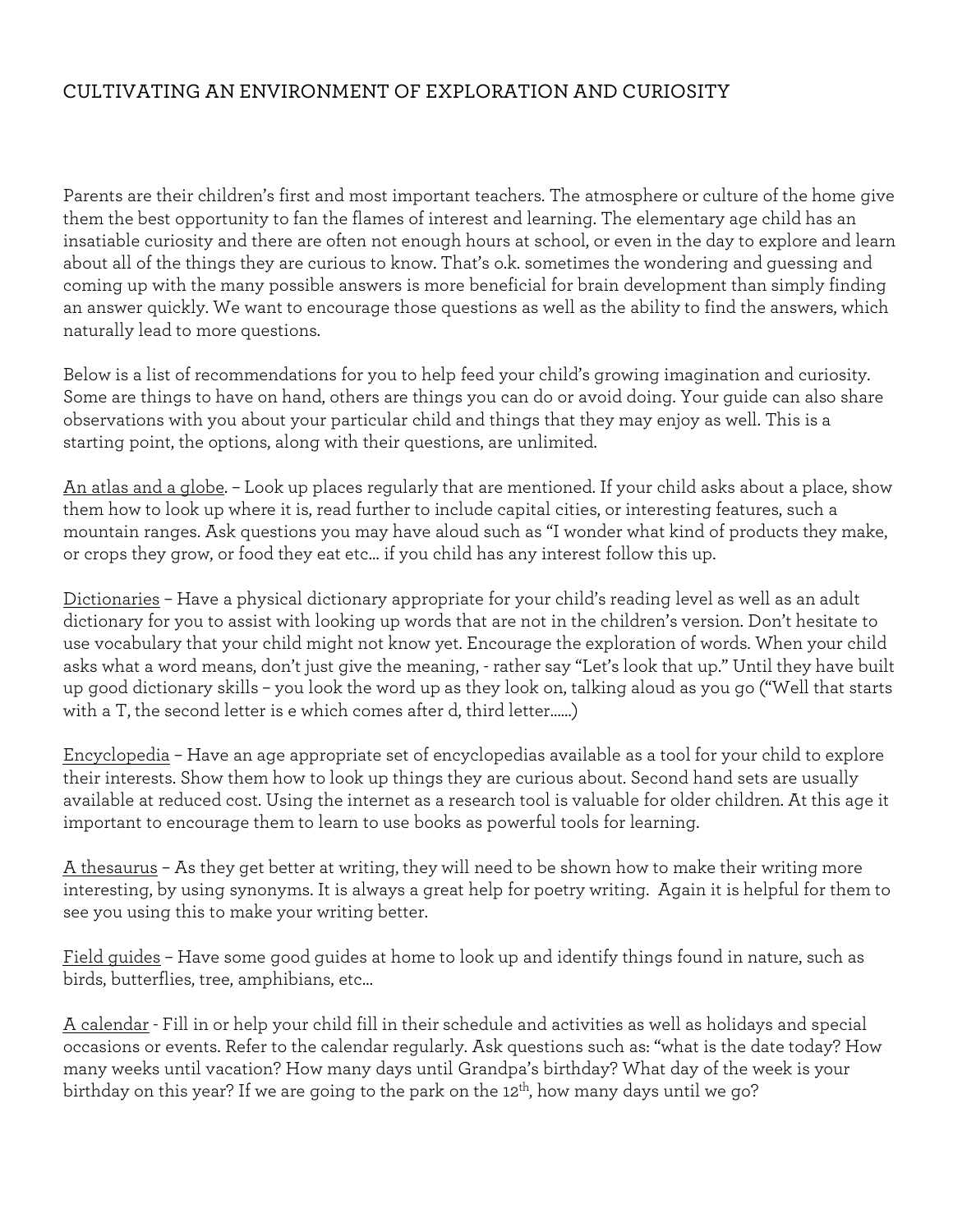Analogue clocks. Telling time and time management is obviously an important and necessary skill. Yes we give lessons in class but real life applications and practice are absolutely key to mastering this. (Try to avoid digital clocks or cover them up until your child has learned how to tell time on an analogue clock.) Helping to build time skills is a very easy thing to incorporate in everyday activities. You automatically use these skills constantly an easy way to start with your child is to simply verbalize what you do. For example when you check the clock to see how much time you have, talk you way through what you are doing….. "We need to be at school at 8:00, it takes 15 minutes so we need to leave at 7:45." The next level is asking your child to tell you the time. Then move on to asking questions such as If we need to leave at 7:45 and it is 7:30 how many minutes do we have to get ready? With a little effort you can easily work this into your life and your child will become quite good at it quickly. For managing time, begin by recognizing how long certain tasks take. Ask your child to help you figure out how much time a task takes by timing it. Keep track of it for a while and for older children get an average time. (third years have had simple averaging – not necessarily decimal fractions so round off to the nearest whole minute) increasing an awareness of how long things take is the first step in learning to manage time effectively.

Letters - An address book, lined writing paper, envelopes, and stamps. Encourage writing thank you notes, birthday cards and letters to friends and family.

Supplies - A box or drawer organized with supplies such as scissors, glue, pencils, colored pencils, sharpeners, rulers, a variety of papers etc…

Art and Craft Supplies – Have an organized space to keep these and a place to work on projects. Following their current interest.

Money - A box or jar of coins to practice counting and adding money and learning how to make change. See list of ways to help your child with these basic skills. As they understand the value of United States currency introduce money from foreign places and trips it will spark a new interest, or a book about how money is made.

Flash cards – Keep on hand some or make your own. Also have some other creative ways to practice math facts. Variety is what the elementary child craves.

Games – Don't underestimate the benefit from games that require concentration, memory, logic and strategy. Chess is one of the very best, but there are also many card games and even board games that are helpful.

Library card – Regular trips to the library for good fiction and to find books to follow interests are a must! Your child should have their own library card. Write the due dates of books on their calendar. Help them learn to check when things are due and return them on time to avoid late fees.

Trips to a museum – Make regular trips to museums and other places of interest around town.

Live performances – Explore local opportunities for plays and music performed live